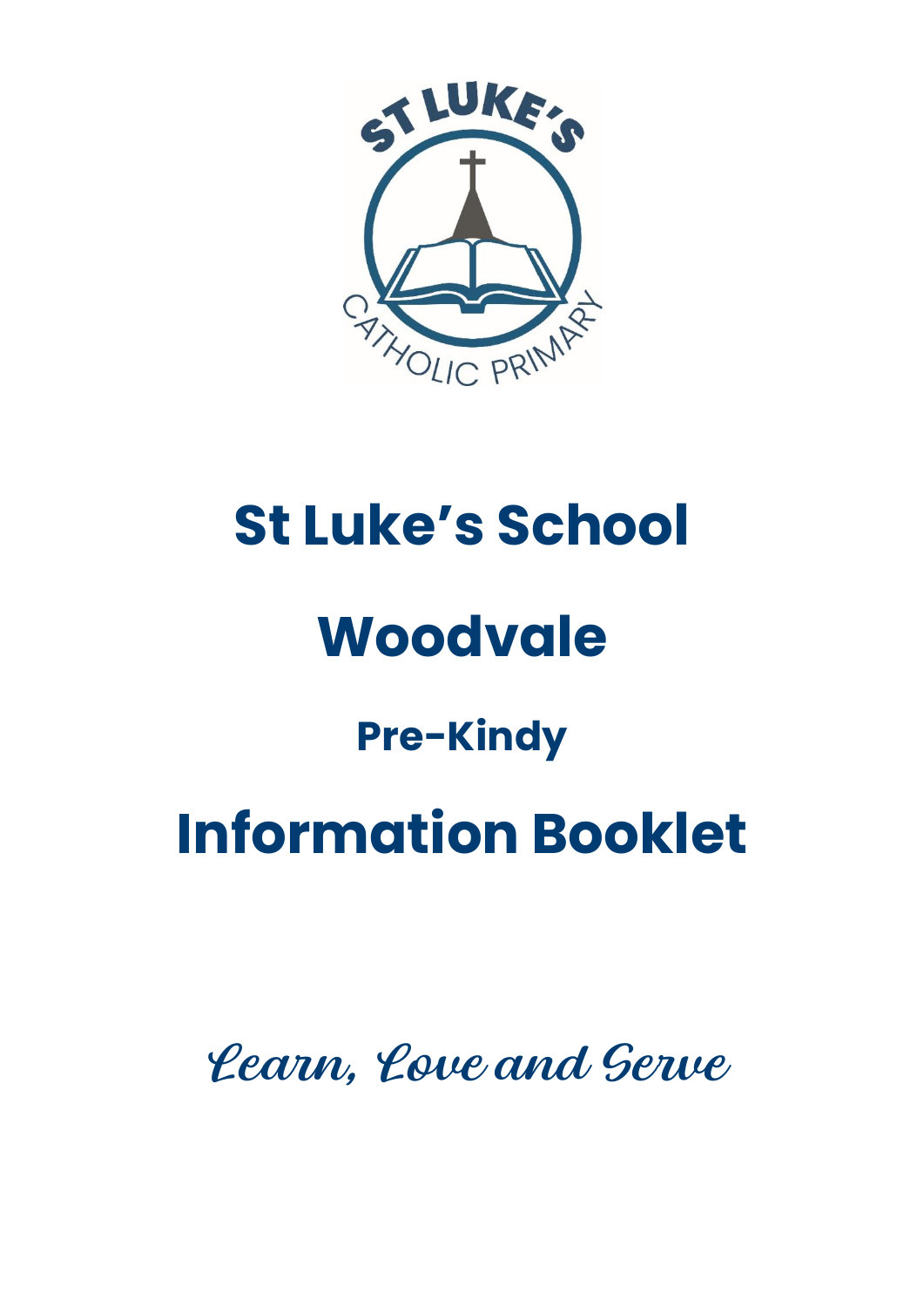### **WELCOME**

We extend a very warm welcome to all the children and families starting at St Luke's Pre-Kindy 2021.

We look forward to working together with your family as a team to provide the best learning environment for your child. Our Pre-Kindy program introduces children and their families to the school setting and sets the foundation for future learning. We look forward to having lots of fun together!

Please refer to our website for up-to-date information regarding pupil free days and special events. stlukeswoodvale.wa.edu.au

**2022 STAFF**

## **Mrs Erin Lister Early Childhood Teacher**



**Mrs Lesley Rocchiccioli Early Childhood Education Assistant**

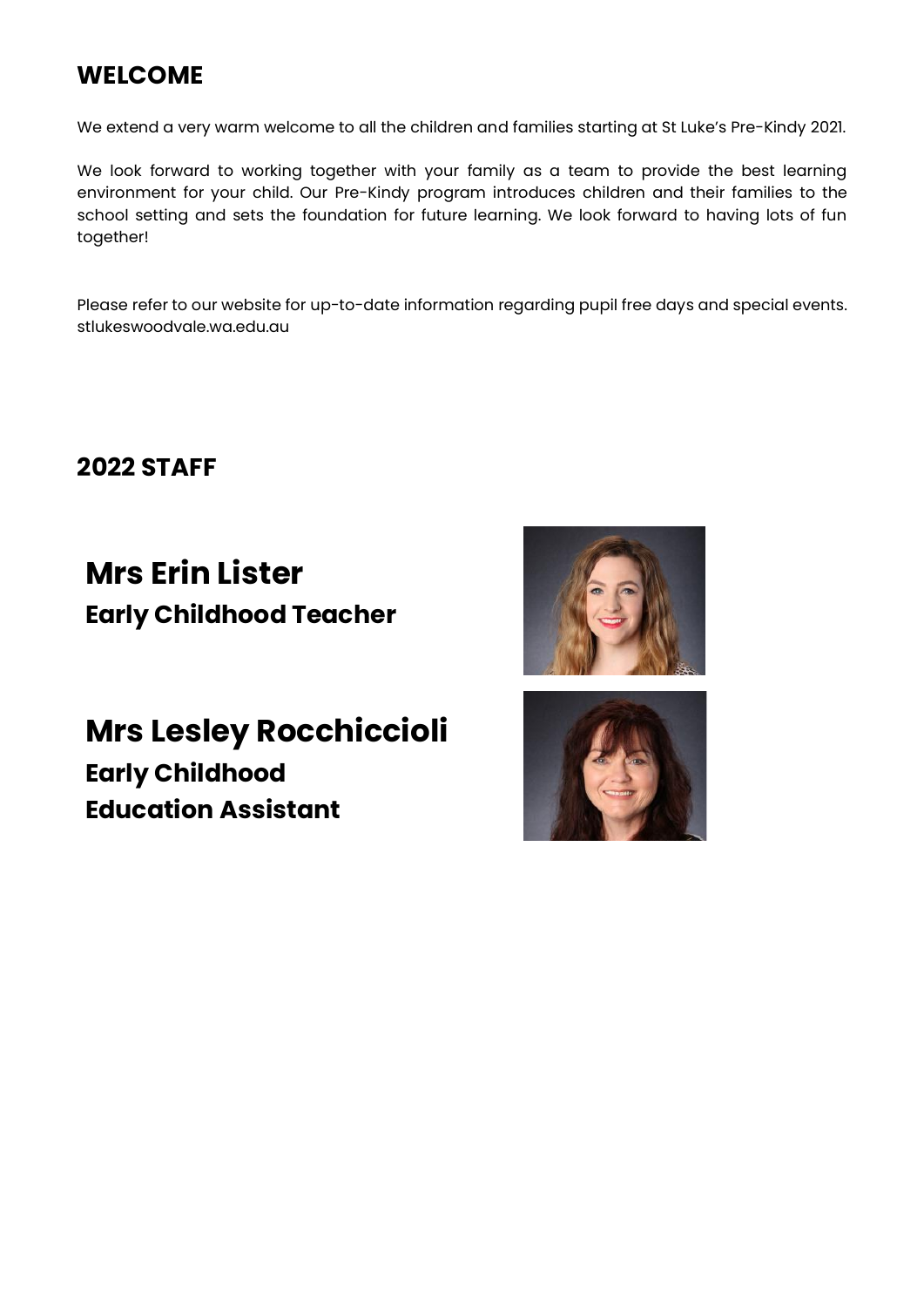### **Aims Of the Program**

#### **The Pre-Kindy program aims to:**

- provide an environment supportive of the Catholic ethos which acknowledges the innate spirituality of every child, fosters the child's ability to wonder, experience awe, overcome difficulties, love others, and reflect, God, their creator
- provide a happy, stimulating, and supportive environment where all children feel welcome, secure and valued
- cater for a wide range of developmental abilities and interests allowing children to develop to their full potential
- emphasise learning as an interaction process. The child interacting with the environment, through a balance of teacher initiated or directed activities, free play and discovery learning
- encourage children to become self-reliant and to be able to make choices
- develop in the children the ability to communicate verbally and non-verbally their thoughts, ideas, and feelings.

#### **What Is Pre-Kindy?**

Pre-Kindy is an educational program for children aged three years. Play is the instrument for teaching and learning in our program. It can be both spontaneous and planned.

#### **Types of play include:**

- **Sensory**
- Construction/deconstruction
- Dramatic
- **Exploratory**
- **Manipulative**
- Physically active
- **Creative**

## **There are four stages of play**:



- **Solitary**  a child at this stage plays alone and does not join the play of other children. They may observe another child's behaviour.
- **Parallel** more than one child will play alongside another but not with each other. They play with similar equipment but do not join in each other's play at this stage.
- **Associative** more than one child will play with the same type of equipment and communicate during this play, however, they do not play together.
- **Cooperative** more than one child will play together for a common goal or purpose.

Three-year-old children spend a significant proportion of their day involved in solitary play and parallel play as they begin to explore playing with other children and to cooperate and share. We encourage all kinds of play in our program.

The Pre-Kindy program is developmentally appropriate. This means that the child's ongoing developmental needs are met. Teachers facilitate meaningful learning by planning appropriate experiences based on their observations and conversations with the children. Teachers stimulate and support children's learning by challenging their thinking, offering additional material resources, modelling reflection and asking children to elaborate on their understandings.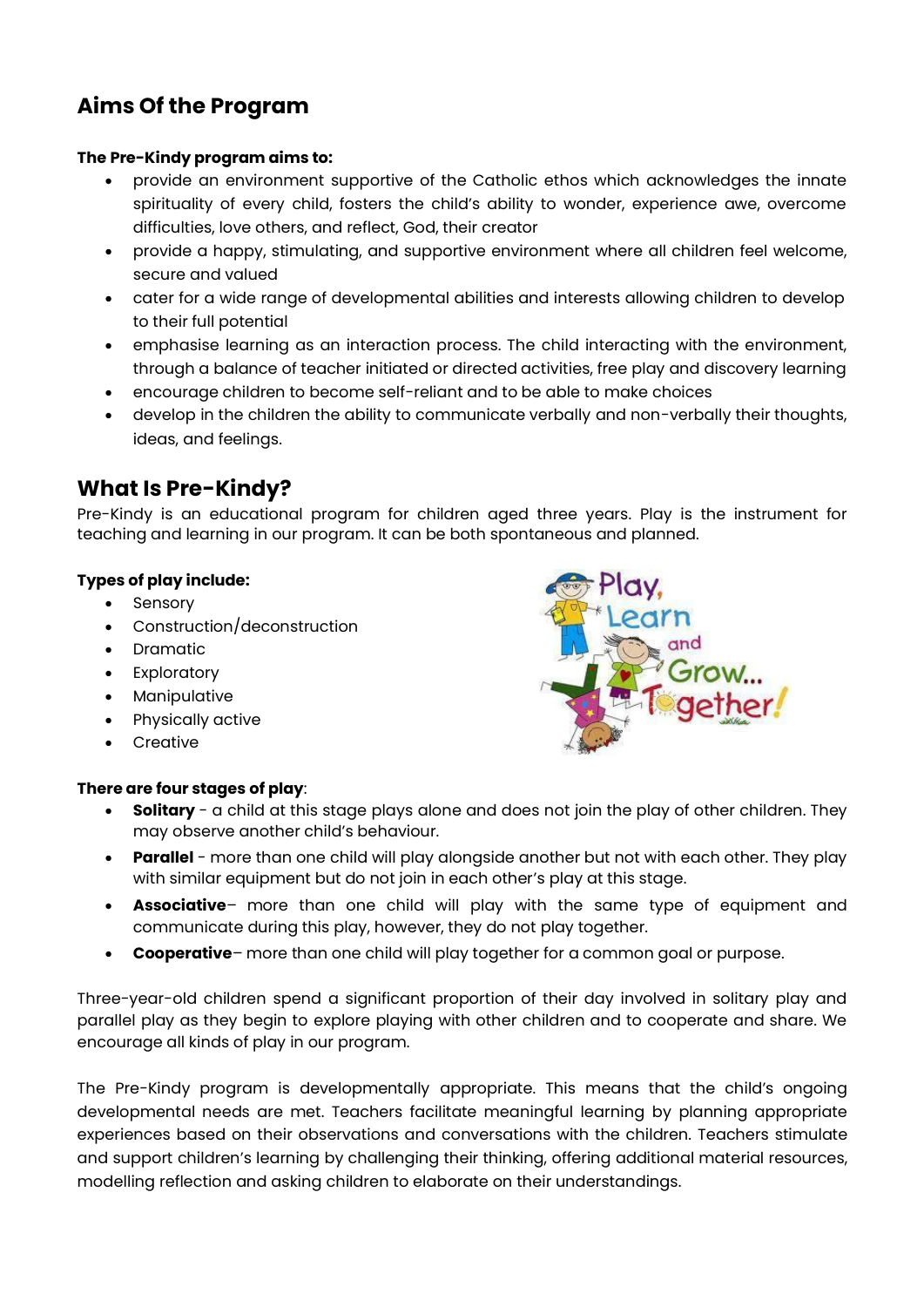The Pre-Kindy program will place special emphasis on:

- skills (social, emotional, language, cognitive, creative and physical)
- formation of friendships
- children's interests
- creative expression
- sensory experiences
- experimentation

The teachers will create a caring, safe and stimulating environment that will nurture your child's disposition to wonder, explore and construct meaning about the world.

#### **What Are We Learning In The Learning Centres?**

Learning Centres are physical spaces in our classroom that focus on catering for our children's different interests and skills. These spaces provide opportunities for open-ended play and learning experiences and are regularly adapted to enhance the interests, skills and learning journeys of our children.

Please be aware that it is the process of play and not the end product that is vital in a child's growth and development.

Examples of learning that may take place in the process of play are:

#### **Dramatic Play Centre (Home Corner)**

- **Exploring roles**
- **TO BELONG**
- Be flexible in their thinking
- Sort and organise things
- Decision making
- Carry out ideas with the cooperation of others

#### **Block/Construction Centre**

- Concepts of shape, size, length, location, space and angles
- Create and repeat patterns
- Cooperate with others and solve problems
- Classify, count, balance, sequence
- Develop hand eye coordination

#### **Sand/Water Centre**

- Hand eye coordination
- Floating and sinking
- Capacity of different size containers
- Planning and building
- Tactile awareness

#### **Art Centre**

- Express imagination and creativity
- Develop fine motor skills
- Concepts of colour of shape

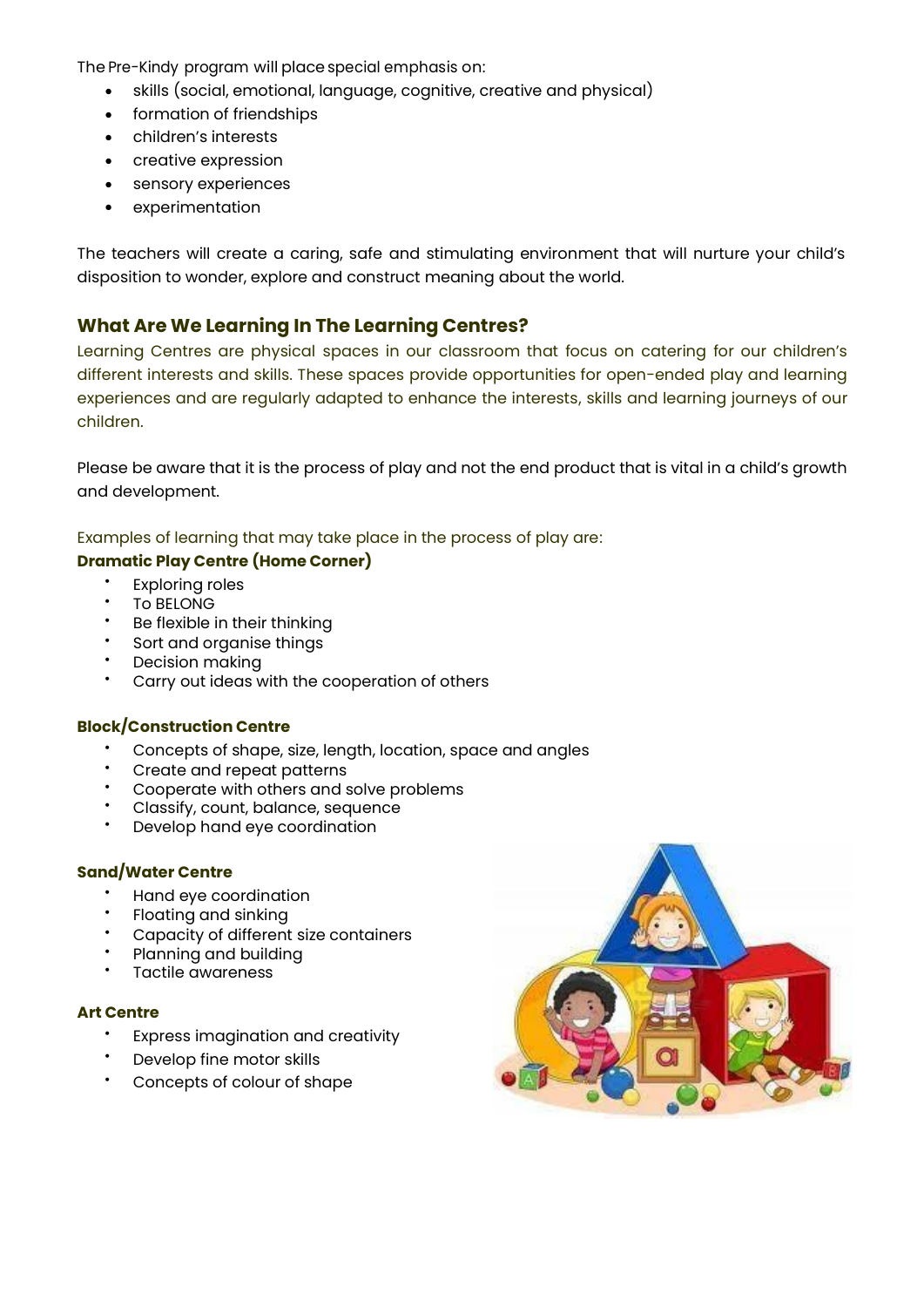#### **Music**

- Rhythm, rhyme and beat
- Gross motor skills such as jumping, running, skipping
- Enjoyment of movement/actions
- **Memory**

#### **Science/Maths Centre**

- Appreciate nature
- Notice details and likenesses and differences in objects
- Concepts of colour, size and shape
- Numerical concepts of more than and less than
- Mathematics and science vocabulary
- Counting and grouping
- Pattern
- Measurement concepts

#### **Play dough/Clay**

- Strengthen fingers, hands and wrists
- Develop social skills
- Allows children to experiment with vocabulary
- Foster children's imagination
- Allow for creativity
- Develops self-esteem there is no right or wrong. Each child is able to have mastery over their environment
- Releases tension squeezing, pinching and poking are all acceptable with play dough

#### **Reading Centre**

- Make-believe and imagination
- Listen, concentrate and remember
- Awareness of concepts of print
- Reading for enjoyment
- Comfortable and relaxing experience

#### **Writing/Drawing Centre**

- Creative expression
- Cutting skills
- Fine motor skills
- Communicate ideas



- Rainbow of possibilities -

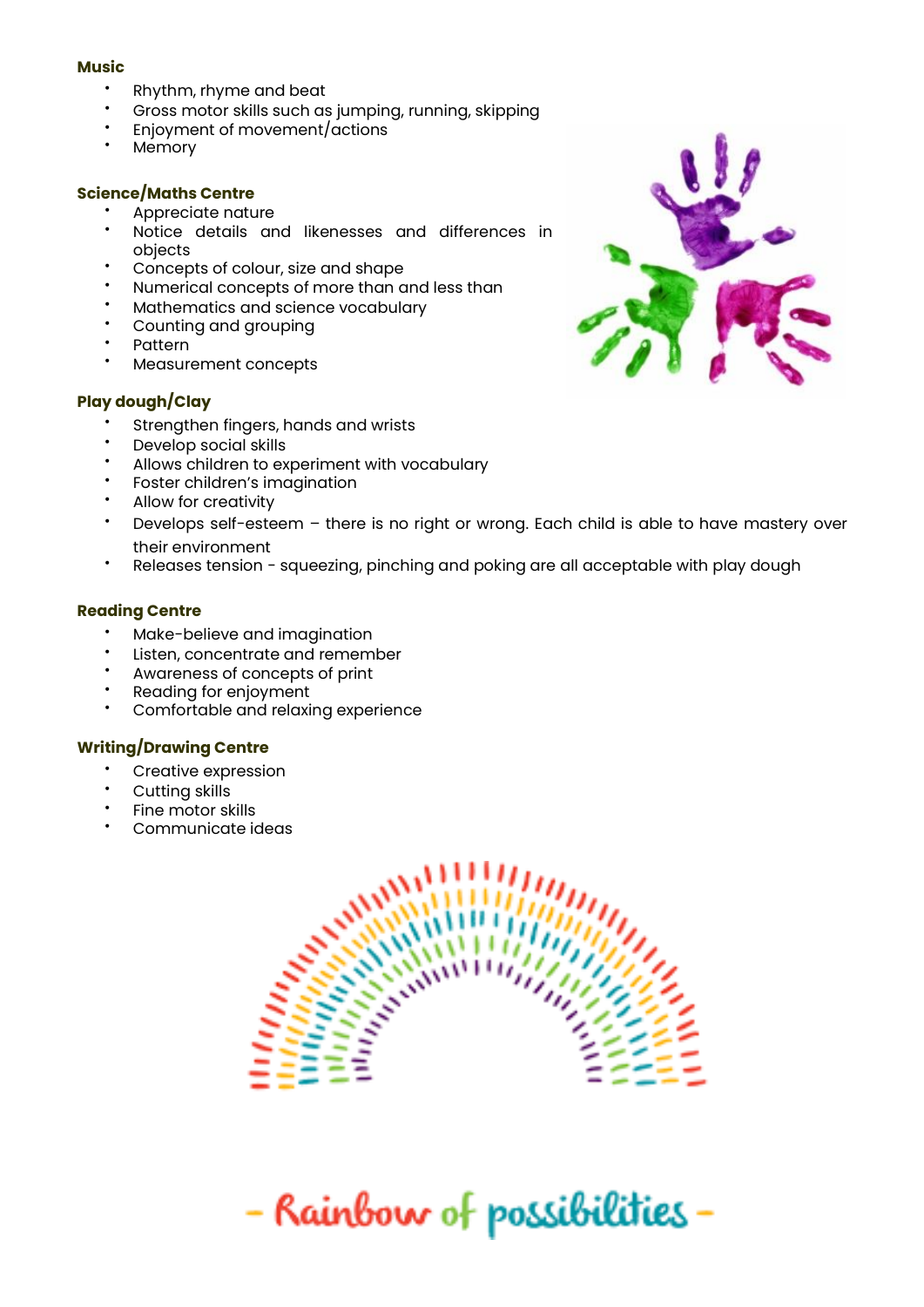#### **GENERAL INFORMATION**

#### **WHO MAY ATTEND**

Children have to be three years of age to participate in the program.

#### **SESSION TIMES**

Pre-Kindy sessions run on Thursdays and Fridays 8.35am-2:30pm. There is an option to attend one day or both days. Classroom doors open at 8.25am.

#### **WHAT TO BRING**

- 1. A **bag** large enough to carry all necessary items.
- 2. A **hat** for outdoor play. Please note that the school has a **"NO HAT, SHADE PLAY"** policy.
- 3. **SUNSAFE:** Please ensure you apply sunscreen during the warmer months of the year before your child comes to school. Each classroom has a supply of sunscreen which your child is encouraged to reapply at lunchtimes. Should your child require a specific brand, please supply this to the class teacher.
- 4. A **healthy morning tea and lunch.** Please pack morning tea in a small separate container to lunch.
- 5. A **drink bottle** of **WATER ONLY** so children can help themselves to a drink throughout the day.
- 6. 2x **spare changes of clothes** (suited to the season) in a plastic bag in your child's school bag to allow us to attend to accidents or spills. All belongings need to be clearly labelled with your child's name.
- 7. We strongly encourage all families to begin toilet training prior to your child commencing Pre-Kindy.

#### **PLEASE ENSURE THAT ALL ITEMS BELONGING TO YOUR CHILD ARE LABELLED WITH THEIR NAME.**

#### **WHAT TO WEAR**

Children need to wear comfortable play clothes to Pre-Kindy that can get messy and that are easy to manage for quick dashes to the toilet. Please send your children in shoes that they can take off and put on by themselves. Even though the uniform is optional, a Pre Kindy-T-shirt, hat, shorts and school bag are available for purchase from our uniform provider, Tudor Uniforms.

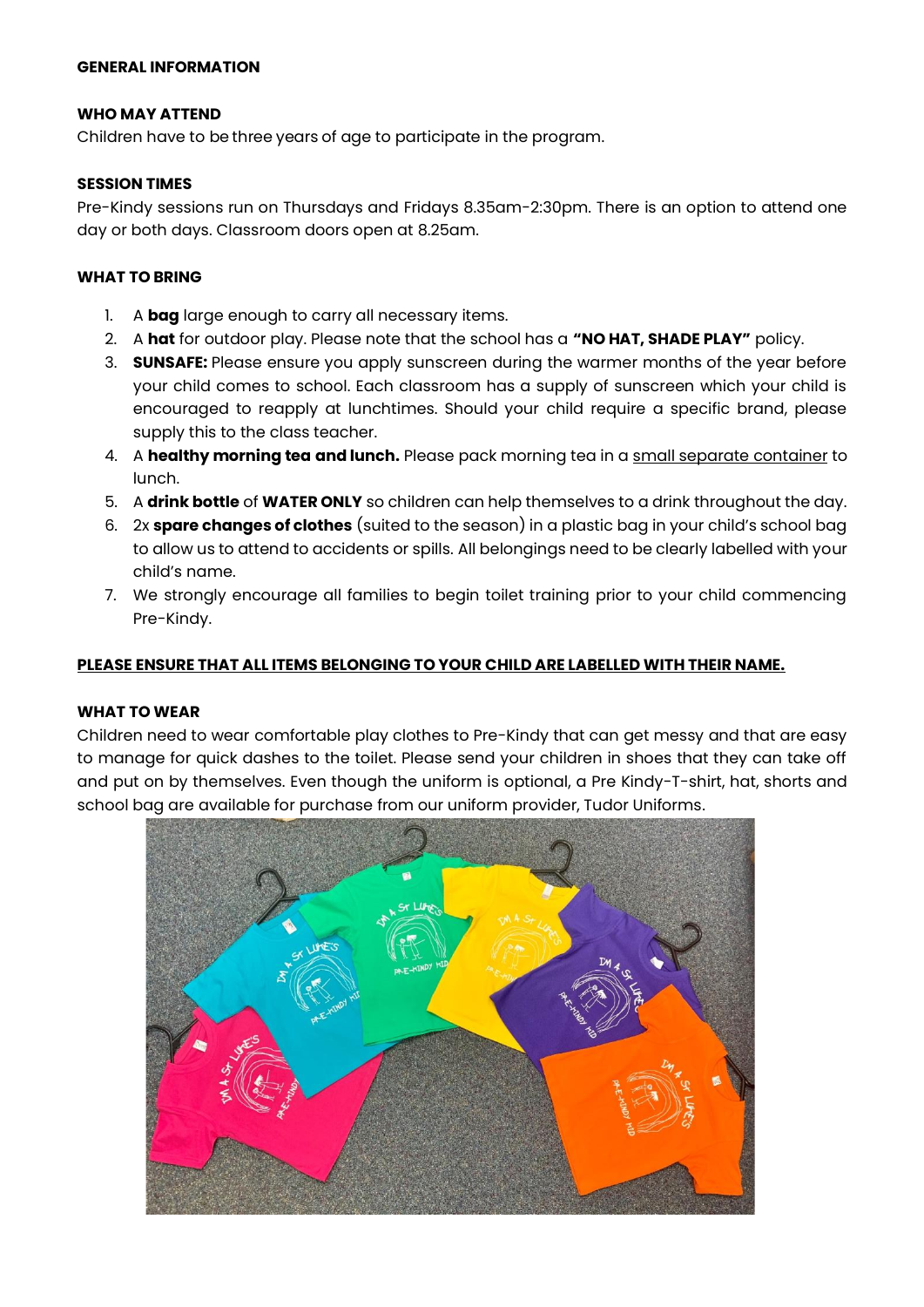#### **PERSONAL BELONGINGS**

Please do not bring toys or personal belongings to Pre-Kindy as items that get lost or broken often cause the children undue stress.

#### **SETTLING IN**

One of the first things your child needs to l e arn is how to be away from his/her parents or primary caregiver. Children love coming to Pre-Kindy, however there may be an initial period of adjustment which will be different for each child. It is very important that each child feels happy and comfortable in the environment. The staff will work closely with parents/caregivers to ensure each child is given the best chance to settle in at their own pace.

#### **PREPARATION**

You can help prepare your child for Pre-Kindy by:

- Driving past school and pointing out the playground and buildings
- Celebrate preparations for school such as their new bag or lunchbox
- Play 'schools' and have a lunch box picnic
- Practise how to carry their bag, open containers, blow nose and how to put on and take off shoes
- Practise toileting and wiping themselves.

#### **ARRIVAL/DISMISSAL PROCEDURES**

Welcome Sessions run from 8.25am-8.50am. This time is important for children to settle in and make the transition from home to school. We invite you to come in and complete some activities with your child such as puzzles, fine motor activities or reading a book together. We appreciate that parents themselves are the most important educator that a child can have, and we invite you to take this opportunity to participate in their school learning.

You can also take this opportunity to:

- view our activities
- interact with the other educators and parents in the classroom

When it is time to leave, we encourage you to say a quick goodbye and reassure your child that you will be back later to collect them. There may be a few tears at first or your child may cling to you. This is common and most children settle down quickly when Mum and/or Dad have left. Remember to be calm, confident and reassure your child. Direct your child to a staff member, say goodbye and promptly leave. It is important to be consistent and leave once you say goodbye rather than returning for more hugs and kisses as this prolongs the separation process and can make your child more anxious. We will play music after the parents leave to avoid distress. We will let you know if your child is finding the separation difficult, and if necessary, a long-term plan will be put into place to assist with this.

Please be punctual in collecting your child at 2.30pm to avoid anxiety and stress at the end of their day. Please wait outside the classroom on the **Kindy playground side** and your child will be dismissed to you. We are unable to dismiss a child to an unauthorized person so please inform the teacher if your child is to be collected by another adult. There is a diary on the table outside the classroom for you to write in if family members/friends will be collecting your child for you.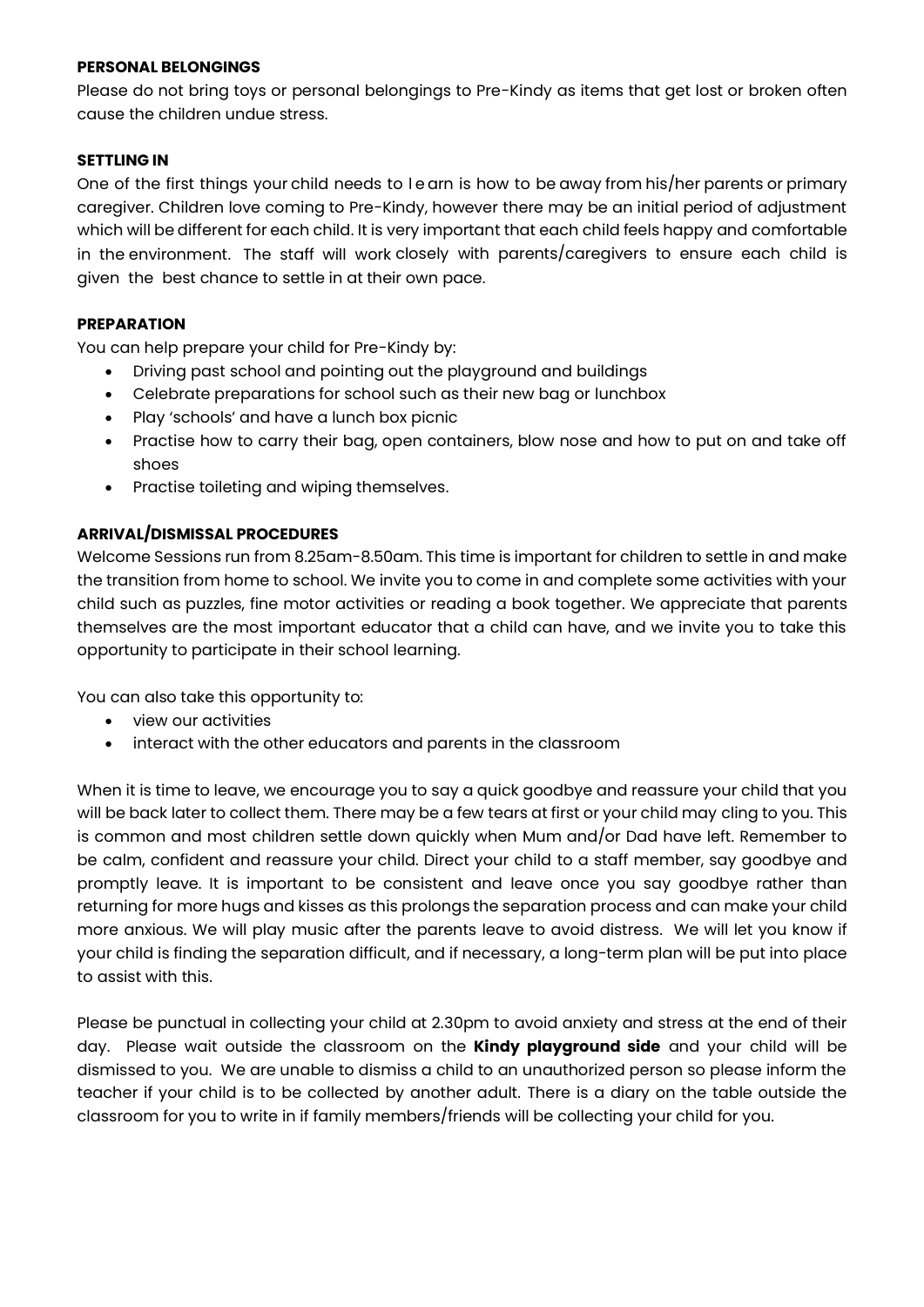#### **PARKING**

The Pre-Kindy classes finish at 2.30pm and the rest of the school at 2.55pm.

Please utilise parking located on the east side of Duffy Terrace, along Parkside Ramble or in the upper carpark close to Whitfords Avenue and collect them from 2.30pm.

You are welcome to utilise the main car park for morning drop-offs; the car park in front of the Church is reserved for the elderly and disabled. Please only utilise ACROD bays if you are in possession of an ACROD permit.

Your assistance with this is greatly appreciated.

#### **BIRTHDAYS**

We welcome the celebration of your child's special day. Feel free to send in something small for your child to share with their classmates (cupcakes are preferable). Please keep in mind to send something that does not contain any nuts. *If your child has allergies, could you please supply an alternative treat that is "safe" for your child to eat that can be stored in the classroom.*

#### **COMMUNICATION**

We will keep you informed about our Pre-Kindy program through the *Seesaw* app. Each family will be invited by the teacher through email to join the Seesaw group as your child begins the program. Teachers will send notes/ work/photos and other information regarding the program through this medium, so please ensure you check the App regularly.

The Pre-Kindy teachers can be contacted directly via email on a Thursday and Friday, and we will respond within 24 hours. Please contact the school office from Monday – Wednesday with any urgent matters.

#### **PARENT INVOLVEMENT**

As the children are very young and still adjusting to being away from their parents, we will evaluate the need for a Parent Roster based on the needs of the group. If the children are settled and confident with leaving their parents, we may introduce a Parent Roster for Term Four from 8.35-10am. This will be advised during the year.

Please remember that what happens in the classroom is **confidential** and we ask that parent helpers support this **school policy now known as the 'Code of Conduct'**. All children are unique in their development and sometimes require different strategies and support. We ask that parents respect the rights of children as individuals.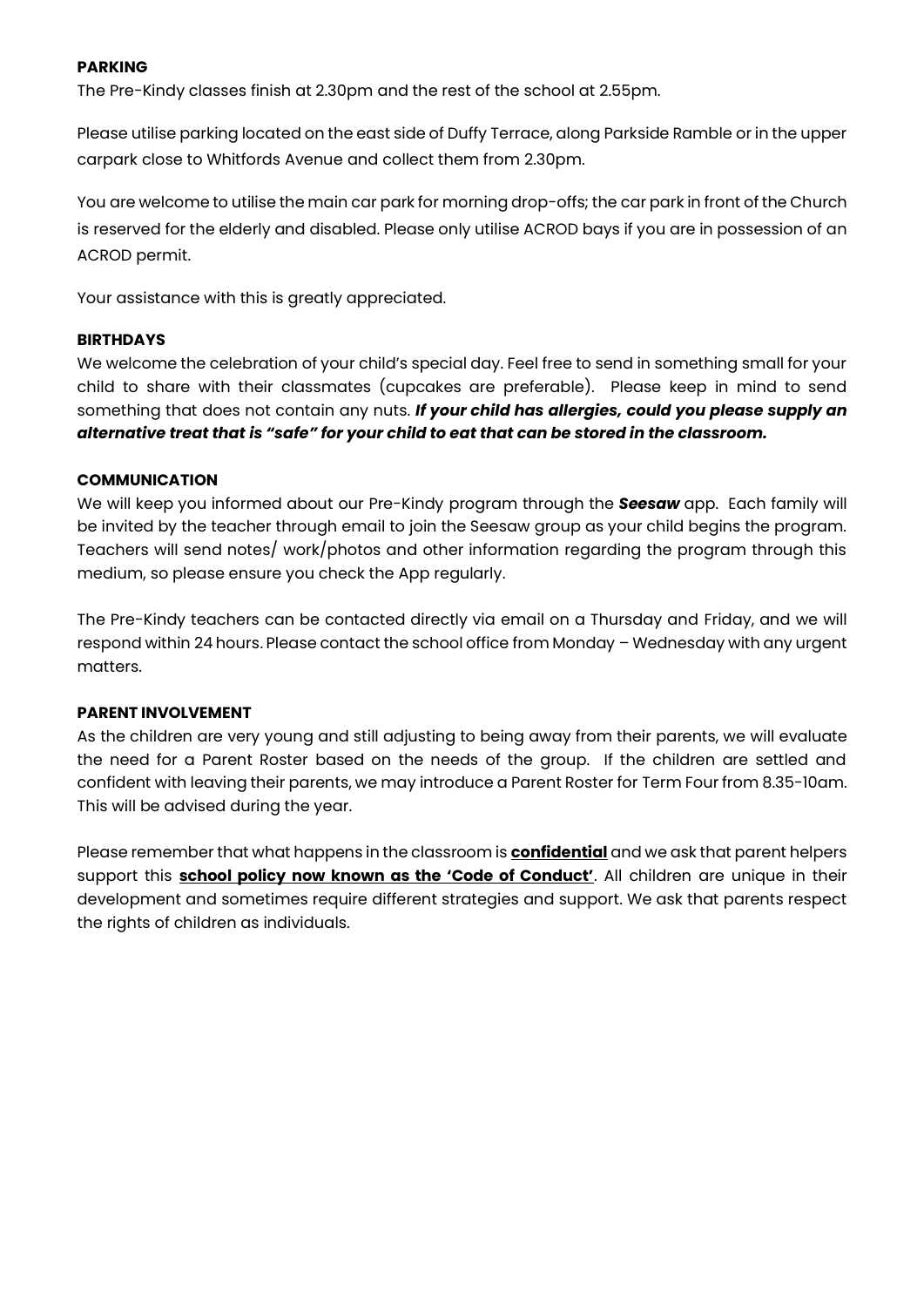#### **ADMINISTRATION**

Please notify the school should you change your contact details such as mobile/work/home telephone numbers, addresses, places of employment or changes to the Emergency Contact.

#### **ABSENCES**

Whilst Kindy is not compulsory, it is important you let us know if your child is unwell or if they will be away from school for an extended period. You will need to provide a reason for your child's absence, You can notify the school of your child's absence through the following ways:

- <https://www.stlukeswoodvale.wa.edu.au/> Follow the Quicklink Absentee icon and complete the form.
- Call 9306 6600 and follow the prompts
- Email [admin@stlukeswoodvale.wa.edu.au](mailto:admin@stlukeswoodvale.wa.edu.au)



#### **CODE OF CONDUCT**

Code of Conduct establishes minimum standards of conduct in all behaviour and decision making to ensure the safety and wellbeing of all members within the CEWA community. The Code of Conduct also shows us how as a community our behaviours are a collective work that each day builds social justice into the life of our schools.

Catholic Education Western Australia has developed the Code of Conduct for the Catholic system. The Code of Conduct applies to all staff, parents, students, and volunteers connected to a school. All members of the St Luke's school community are expected to commit to the Code of Conduct and observe its principles. To view the Code of Conduct policy please visit our website.

#### **ILLNESS AND INFECTIOUS DISEASE**

If your child is unwell in the morning, please do not send them to school. Childhood illnesses spread very quickly amongst the Kindy environment; please be considerate of other children and staff by adhering to this to avoid us having to call you during the day.

You will be contacted and asked to collect your child should they suffer any of the following symptoms without medical consent:

- Ear/Eye discharge
- Abnormal temperature
- Infected sores
- Diarrhoea / vomiting
- Any communicable disease (eg: chicken pox or measles)

#### **MEDICAL CONDITIONS**

#### **Ongoing Medication**

It is important to notify the school If your child suffers from any ongoing medical conditions (eg: Asthma, Anaphylaxis or Allergies). Please refer to our website to obtain Medical Action Plans or contact the office. Once completed please return to the office along with any required medication (eg Ventolin, EpiPen etc). **Please keep a note of the expiry date.**

#### **Short Term Medication**